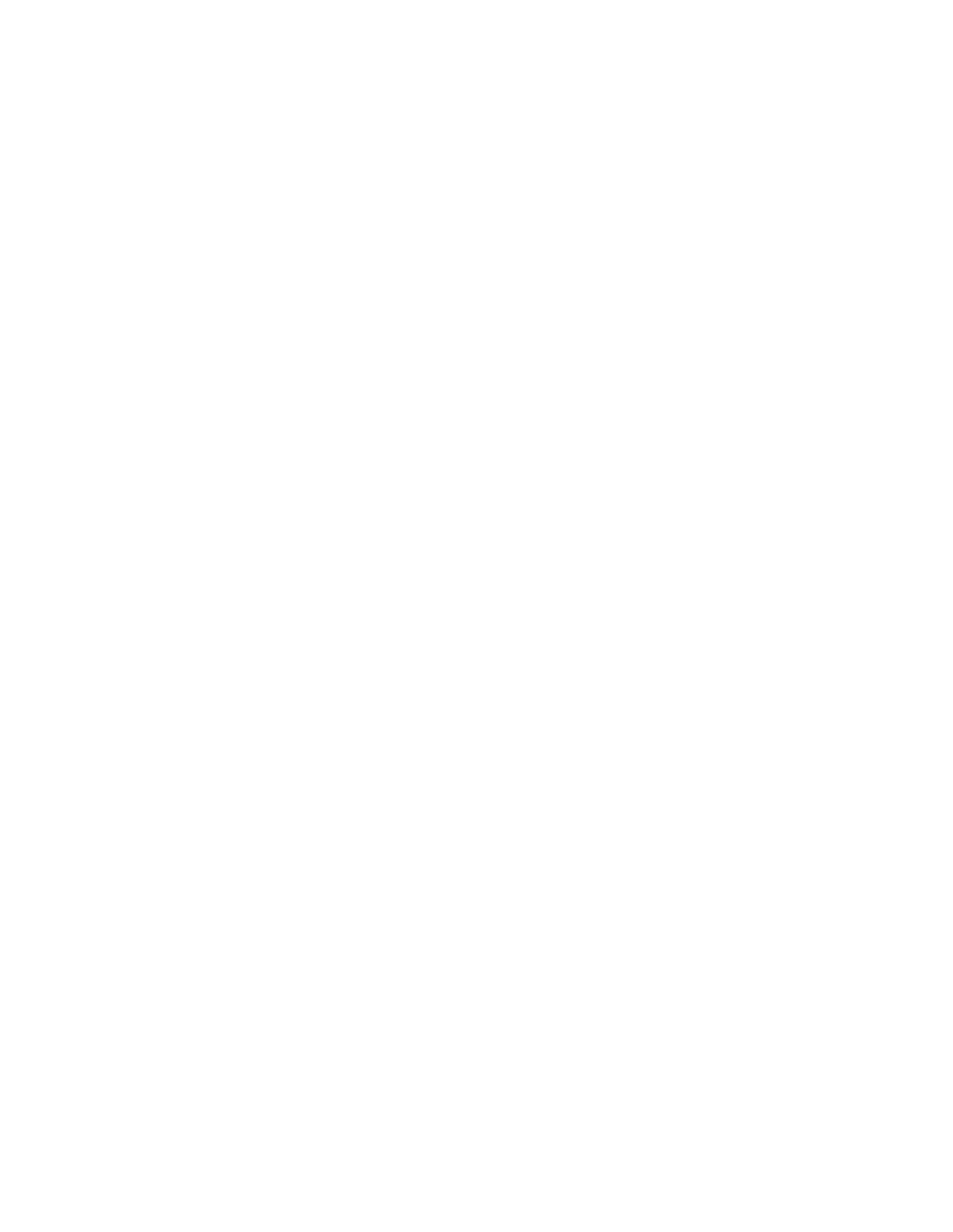#### **Summary of Envision Alachua Phase II Process**

During Phase I of the Envision Alachua process, which was conducted between June 2011 and February 2012, Plum Creek formed a broad-based Community Task Force and worked with this group to develop the *Vision, Goals and Planning Principles for Plum Creek Lands in Alachua County*. Plum Creek also sponsored community workshops to invite additional public input. The results of Phase I were published in May 2012.

Plum Creek initiated Phase II of Envision Alachua to help develop a plan for how the vision and goals would be implemented consistent with the guiding principles. Phase II will determine the land uses that could occur on Plum Creek lands and result in a Long Term Master Plan. Plum Creek continued its commitment to having an open, inclusive and transparent process by reengaging the Task Force and conducting additional community workshops.

To ensure that planning concepts and strategies explored through the Envision Alachua process would address current policies, guidelines and regulations, Plum Creek convened a Technical Advisory Group (TAG) composed of agency professionals with review and regulatory authority over large-scale land use planning in the county and the state. It includes individuals with specialized technical expertise in economics, conservation and community planning, as well as liaisons from the Task Force.

Envision Alachua Phase II included an iterative community engagement process, incorporating input from advisory groups into draft work products and refining concepts, plans and maps based on feedback. The sequence of input was as follows: Plum Creek consulted with the TAG to get input on regional and state planning activities and regulations that might influence the land uses and activities included in the Long Term Master Plan. These topics and concepts were then discussed with the Task Force to get their input and support. At multiple points in the process, Plum Creek shared the work done to date with the public and provided opportunities for feedback and input at community workshops hosted in East Gainesville and Hawthorne. All meetings were facilitated by Daniel Iacofano, CEO and Principal of MIG, Inc. Plum Creek also hosted tours of its properties for TAG members and key community leaders from East Gainesville to orient participants to the scale and nature of Plum Creek's holdings and silviculture practices, and show the current environmental and recreation qualities of the lands.

Phase II activities are summarized below.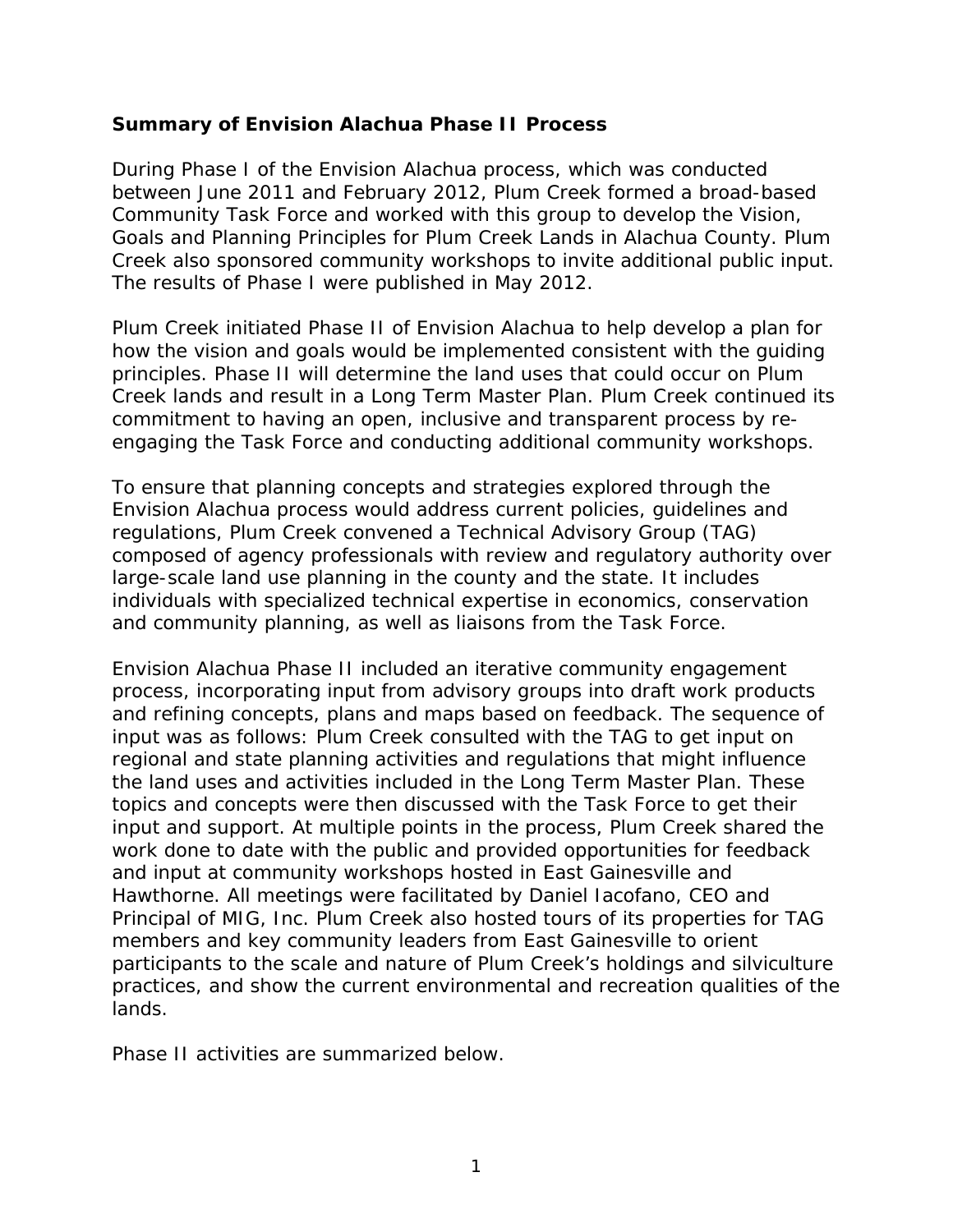# **Technical Advisory Group Meetings**

#### **Technical Advisory Group Meeting #1**

Phase II of Envision Alachua kicked off on October 4, 2012 with the first TAG meeting. At this meeting, TAG members were oriented to the group's purpose and charge, and presented with an overview of Plum Creek's land holdings; the results of Envision Alachua Phase I; and a review of the Florida sector planning process. TAG members were asked to help identify relevant policies, opportunities and guidelines associated with Plum Creek's Alachua County lands, as well as issues and opportunities to be addressed in the Long Term Master Plan and Sector Plan.

Some of the key needs identified included: defining the conservation and development areas; addressing current land use policies; avoiding major environmental impacts; protecting wildlife; finding creative solutions for meeting water needs; coordinating transportation improvements throughout the region; addressing the regional planning process underway for North Central Florida; and creating a long-term vision while simultaneously identifying short- and medium-term opportunities.

#### **Technical Advisory Group Meeting #2**

At the second TAG meeting on December 18, 2012, members reviewed historical topographic maps which showed how the Gainesville area has developed since 1904, with increasing urban development focused in the western portion of the county. Plum Creek then introduced participants to the initial land use framework map which identified the primary land uses for Plum Creek lands, and responds to Envision Alachua policies and goals for jobs creation, conservation and quality of life.

Plum Creek then shared its process with the TAG for creating a conservation strategy. Presenters described the environmental analysis upon which it would be based and the environmental factors that would be taken into account. The strategy would emphasize and consider the relationship of Plum Creek conservation lands to North Florida's existing resources, green corridors such as the Ocala to Osceola (O2O) corridor and local conservation lands.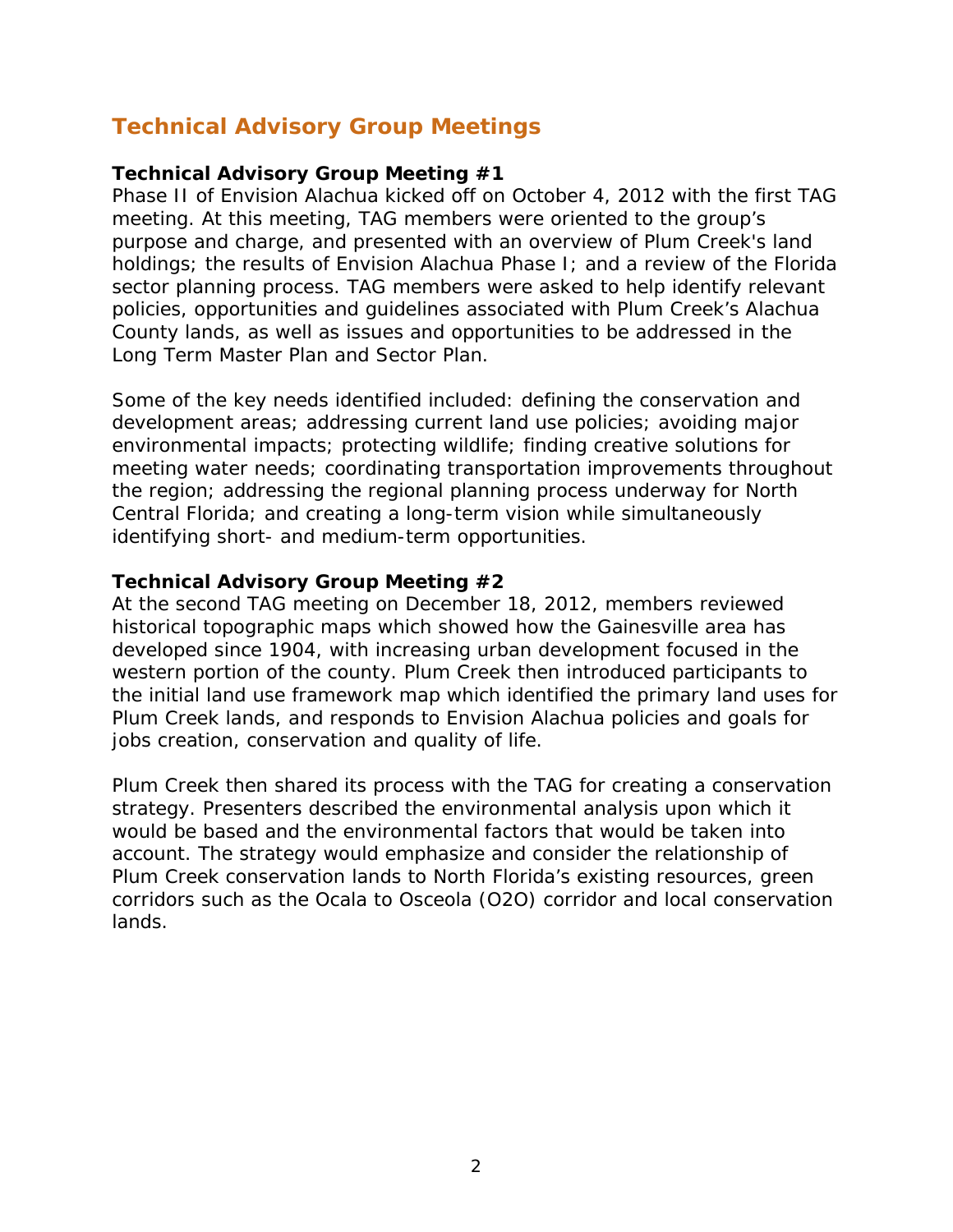TAG members also discussed the land use framework, identified key issues and identified information needed to continue refining the framework.

#### **Technical Advisory Group Meeting #3**

At TAG Meeting #3, held on March 19, 2013, participants reviewed the key themes from the results of the community workshop held on February 7, 2013. A presentation was provided on the Economic Progress Initiative, a plan to implement the long-term vision for local and regional economic prosperity. It explained how, unlike traditional economic development, which focuses only on job numbers and wages, "economic progress" also considers the kind of jobs being created, who will get those jobs, and the impact on the community's quality of life. Economic progress is at the core of Plum Creek's strategy for the region. The urban land uses in the framework map are designed to provide land, infrastructure, and community amenities that will attract companies who bring the desired types of jobs.

Participants then reviewed the draft framework map and related potential land use program. The discussion focused on the draft Sector Plan maps for Emerging Land Use Areas A and B, identified by Task Force members during Phase I as best positioned for economic opportunity. TAG members concluded that the key question the Sector Plan application must answer is "Why Here?" to explain why this project is best suited for Plum Creek lands in East County. The group agreed and a related question – "Why Now?" was added.

# **Technical Advisory Group Meeting #4**

At the final TAG meeting on May 16, 2013, participants viewed a video documenting the Task Force's strong and positive responses to the question, "Why Here? Why Now?" Plum Creek provided an update on the Envision Alachua Economic Progress Initiative and presented a detailed analysis of the available industrial land in Alachua County, a key factor in determining the need for re-zoning land to accommodate economic development. An analysis was presented comparing conventional development practices supported by current planning codes with a "reduced impact project" emphasizing sustainable design features and energy efficiency. Both designs covered 5,187 acres and included 8,500 residential units. The presentation showed how substantial reductions in construction and infrastructure costs, water and energy use, and greenhouse gases could be achieved and sustained over the long term through resource-efficient road, building and landscape design.

The TAG discussed the potential Long Term Master Plan land use program and patterns. Revised draft Sector Plan maps for Areas A and B were presented along with conceptual drawings of possible development patterns.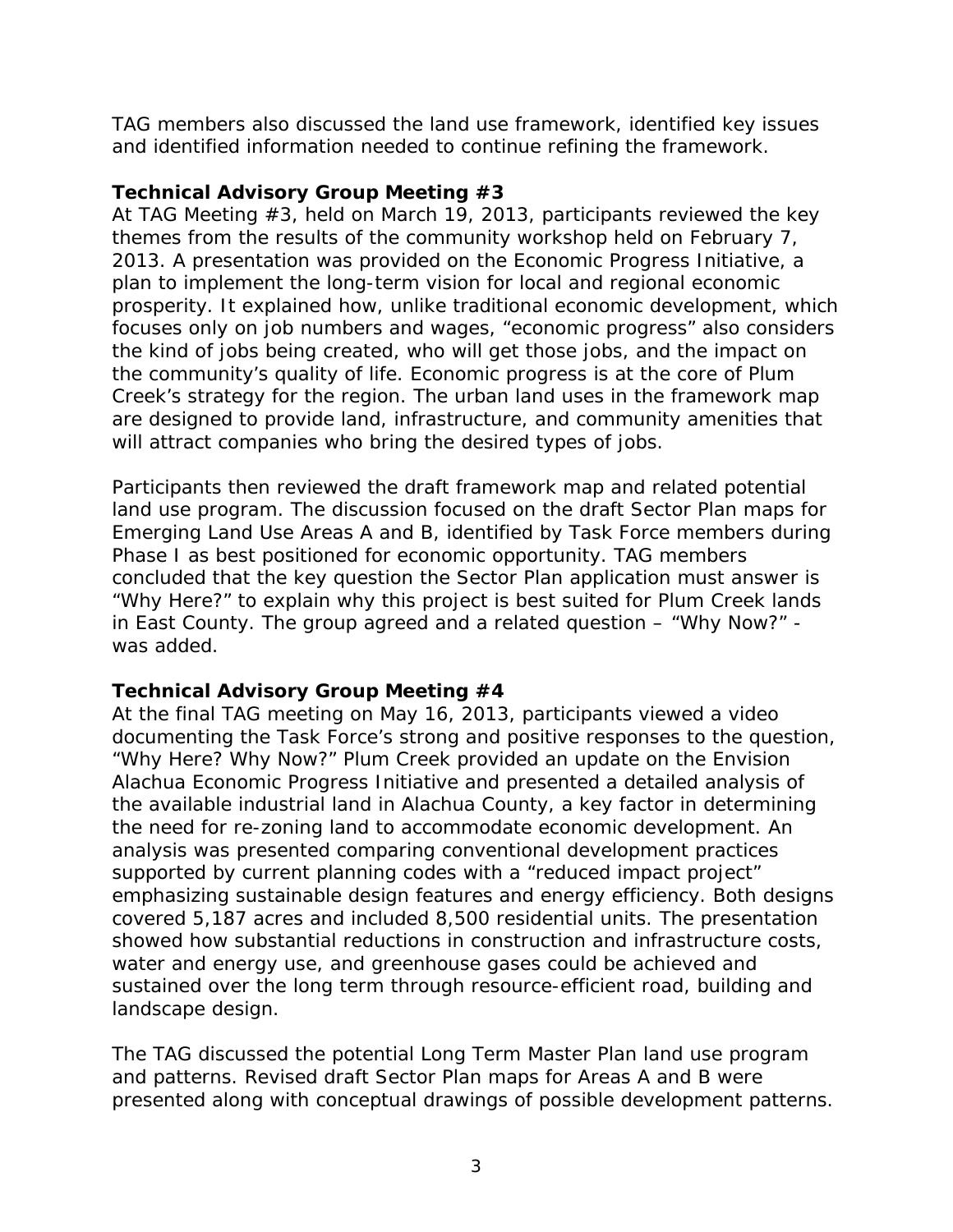# **Envision Alachua Task Force**

#### **Task Force Meeting #1, Phase II**

The first Task Force meeting of Phase II was held on November 15, 2012. Task Force members were oriented to the next phase of work and the Florida Sector Planning process, and asked to identify the "hot button issues" to help guide the planning team.

Task Force members suggested creating a new development model focused on job creation that retains flexibility to adapt to changing economic conditions over time. They suggest linking education to economic development and job creation. Community representatives encouraged Plum Creek to continue engaging the community. They also emphasized the importance of turning the vision and plan into action.

#### **Task Force Meeting #2, Phase II**

At the second Task Force meeting held on January 24, 2013, participants reviewed historic development patterns in the county, as well as current assets and opportunities, particularly in East County, that position the region to succeed in the new "Innovation Economy." An overview of the land use framework map was presented along with the proposed strategy for conservation lands. Task Force members discussed the land use framework and viewed development prototypes demonstrating the kind of projects that might unite economic progress with conservation and a high quality of life. There was also a presentation introducing the Economic Progress Initiative.

#### **Task Force Meeting #3, Phase II**

The third Task Force meeting on April 4, 2013 provided an opportunity for members to review the results of the first community workshop and receive a detailed update on the Economic Progress Initiative. Plum Creek presented a revised preliminary draft map of the Long Term Master Plan. The potential land use program was presented, including the assumptions being made for each type of land use. There was a brief comparison of Envision Alachua to other sector plans in Florida, and case studies of agri-technology centers in other communities were shared. There was a presentation on potential zoning for the Master Plan, focused on the specific area plans for Areas A and B and how these might be part of the economic progress area defined in the land use program.

To close the meeting, Task Force members were asked to respond individually to the TAG's question, "Why Here? Why Now?" Participants expressed their support for this project and Plum Creek's commitment to seeing it through. Some participants recognized the opportunities that could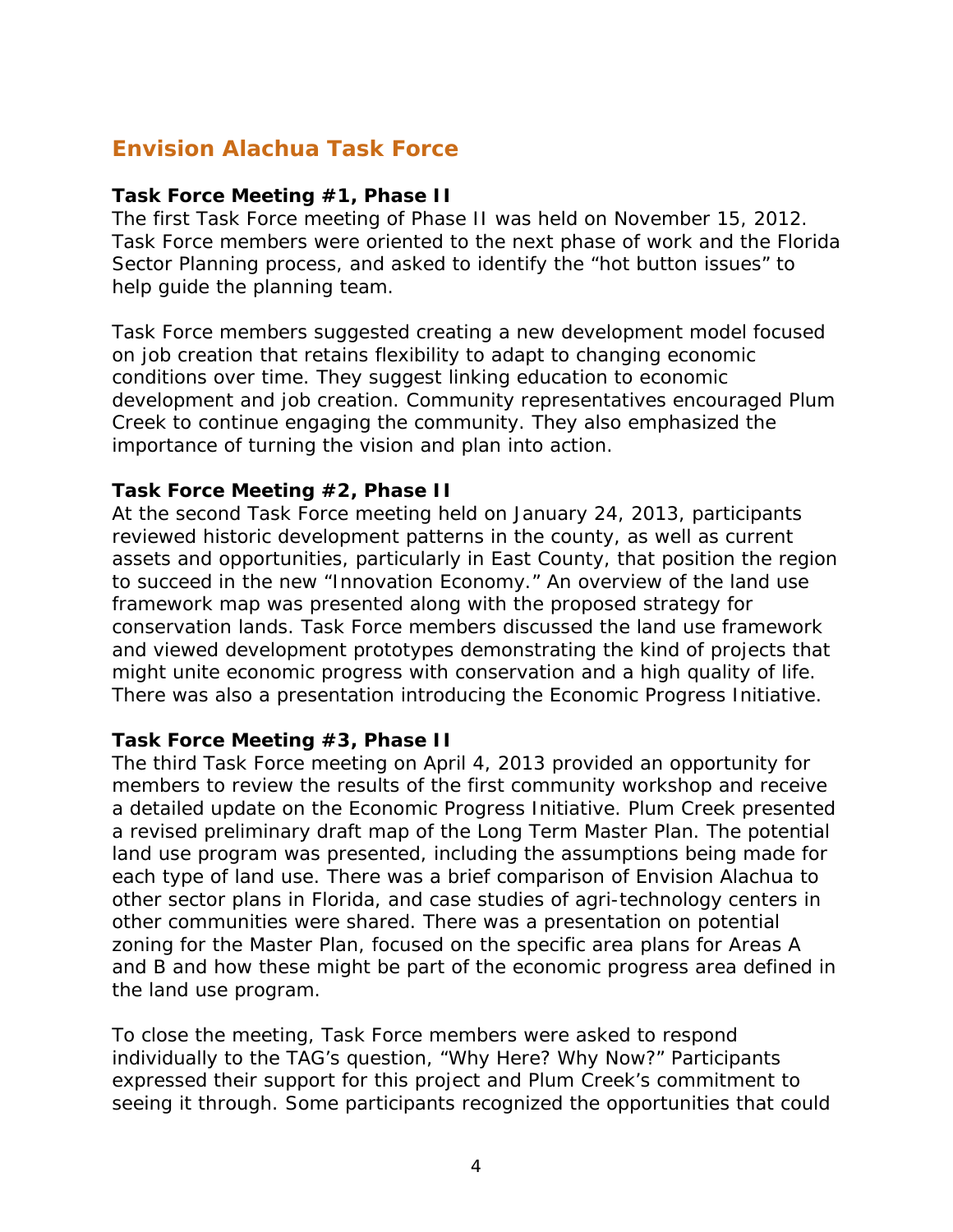be realized for East County residents, while others made more personal comments, expressing how these plans could improve quality of life for their families and allow their children to find employment and remain in the area. Following are some of the comments made by Task Force members.

- It's time for Gainesville to catch the next wave and ride towards the direction of progress and opportunity. – Brad Pollitt
- There's a chance to really think the whole thing through differently, to make it more livable, more affordable and comfortable. –Ed Regan
- The opportunity to work on a large enough piece of land where the decisions truly make a difference for the community. The fact that we have that here is remarkable, and it is an opportunity that we cannot afford to lose. – Charles Lee
- This is a microcosm of how to answer the questions we need to answer. It's a great example not just to Florida, but to the county and the world if we can make some progress here. – Jack Payne
- Why? Because the need for East Alachua County it's there. This type of project, or model, is very much in need....We can look forward to great progress. – Dr. Gladys Wright
- Why not now? I think we have a great opportunity to provide something for a lot of people for many, many years to come. – Justin Williams
- I believe that Plum Creek is providing us with an opportunity and we as a community have an obligation to stay competitive within the state and in the southeast. – Ken Cornell
- These are tremendous opportunities for folks with the GED all the way to the PhD. – Mike Dykes
- It's a great opportunity to take a greenfield site and really integrate the resources that are there and develop a really cool place that is sustainable, that makes sense from an environmental standpoint, and at the same time – economic progress. – Mike Dykes
- Why not now? We are ripe for the harvest. Mike Dykes
- The market is really showing encouraging signs of recovery. It's far better to plan ahead and think these things through before we start turning dirt. I'm encouraged. – Rob Brinkman
- Why here? There are so many opportunities. There is enough of a base to have character, to have a great thing going. But it's also not so developed that we can't direct it as a community. – Vicki McGrath

# **Task Force Meeting #4, Phase II**

At the fourth meeting on June 25, 2013, participants received a process update and initial strategies for the Economic Progress Initiative. A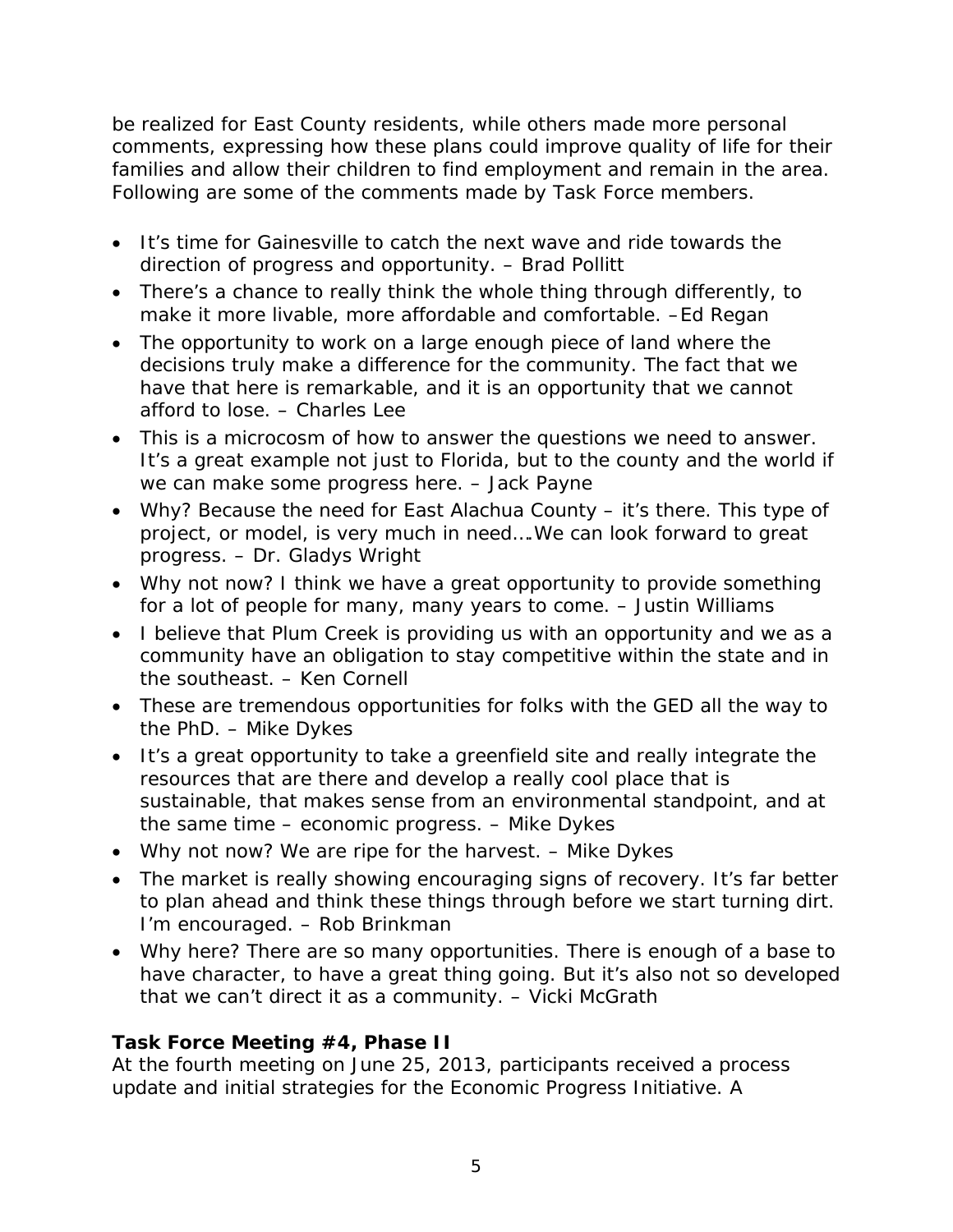presentation reviewing the available industrial land in Alachua County demonstrated how Plum Creek's lands are uniquely positioned for economic opportunity. The current version of the draft framework map and potential conservation strategy was presented, along with refinements of the draft Detailed Specific Area Plans and sketches showing how proposed development patterns in Areas A and B might look.

Many of the comments received were supportive and complimentary of the process and the opportunities it could provide for the region. There were also requests that Plum Creek plan for buffers to protect the character of rural communities, and provide more education to help the public understand that Plum Creek is planning more than a housing development. Some participants also expressed the need to elevate discussions about agriculture since many were surprised by its role and impact in the local and statewide economy.

#### **Task Force Meeting #5, Phase II**

The fifth and final Task Force meeting of Phase II is scheduled for October 30, 2013. The agenda is still under development at this time.

# **Community Workshops**

Plum Creek hosted four community workshops during Phase II. Weekday workshops were held from 6:30 to 9:00 pm, and the workshop held on Saturday, December 7 took place from 11:00 am to 1:30 pm, with refreshments provided an hour before, as well as child care so that families could participate.

#### **East Gainesville Community Workshop #1, Phase II**

The first workshop of Phase II was held at the MLK Community Center in Gainesville on February 7, 2013. Approximately 110 people attended. The program featured an update on the Envision Alachua planning process and Plum Creek, an overview of the potential benefits of Envision Alachua, and an orientation to potential opportunities for diverse new job prospects in the five "Emerging Land Use Concept Areas" in East Alachua County. Working in small groups, participants were asked to discuss the following questions as they relate to opportunities for economic development, conservation and community activities on Plum Creek lands in Alachua County:

- What are the potential opportunities?
- What can we do to prepare for these opportunities (as individuals and as a community)?